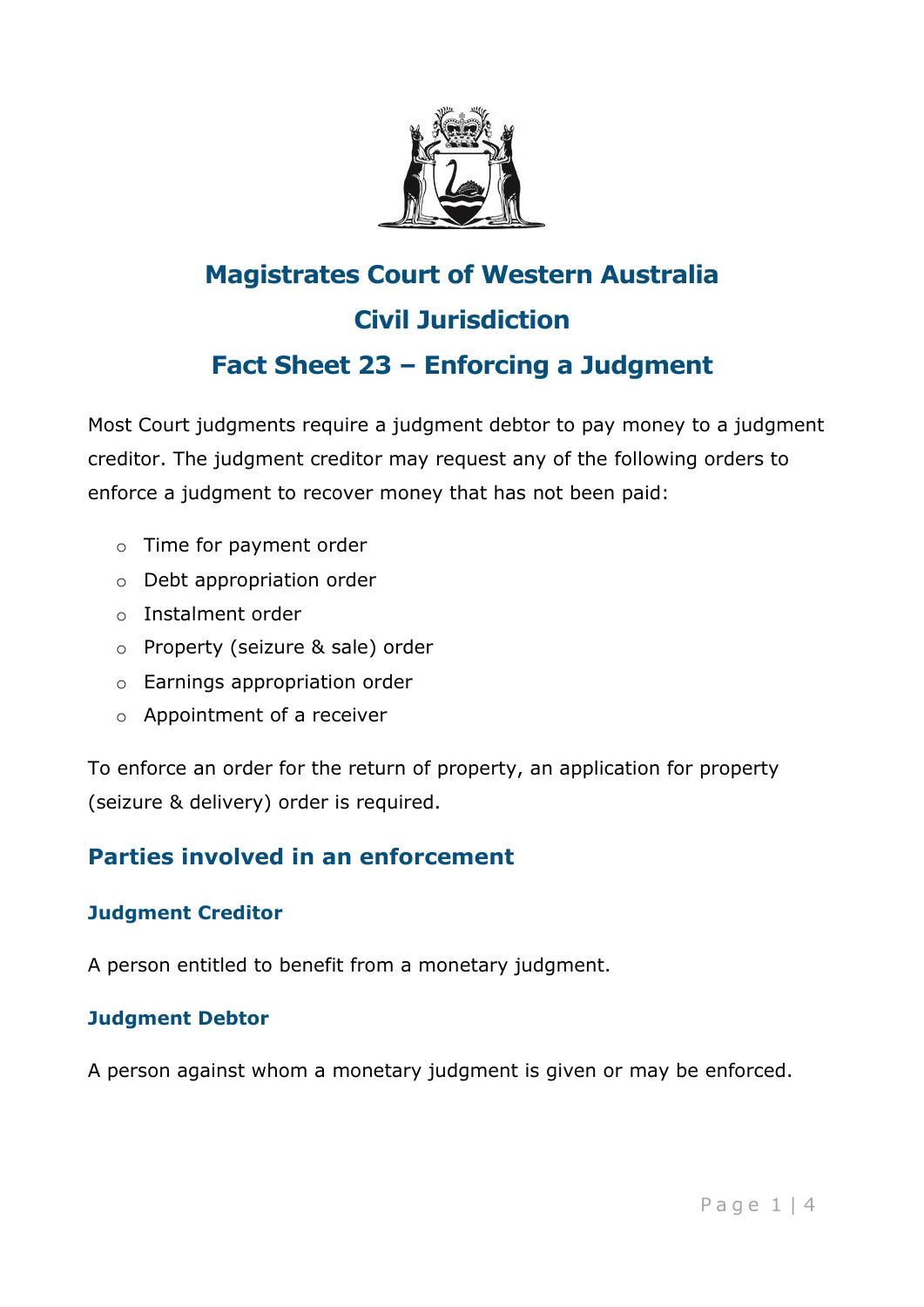# **Means Inquiry**

A **means inquiry** is conducted to determine if the judgment debtor can pay the judgment debt.

If the Court finds the judgment debtor can pay, the judgment creditor can apply for one of the following:

- a) time for payment order;
- b) instalment order; or
- c) earnings appropriation order.

#### **See Fact Sheets:**

#### **No. 24 - Means Inquiry (Information for the Judgment Creditor)**

#### **No. 25 - Means Inquiry (Information for the Judgment Debtor)**

A judgment debtor, who is not able to pay the judgment debt, can apply for a **suspension order** at a means inquiry.

#### **See Fact Sheet:**

# **No. 26 - Applying for a Suspension Order (Application by the Judgment Debtor)**

## **Property (seizure & sale order)**

An order authorizing the Sheriff or a bailiff to seize and sell the judgment debtor's real or personal property to **satisfy the judgment debt**.

#### **See Fact Sheet:**

**No. 27 - Property (Seizure & Sale) Order (Information for the Judgment Creditor)**

**No. 28 - Property (Seizure & Sale) Order (Information for the Judgment Debtor)**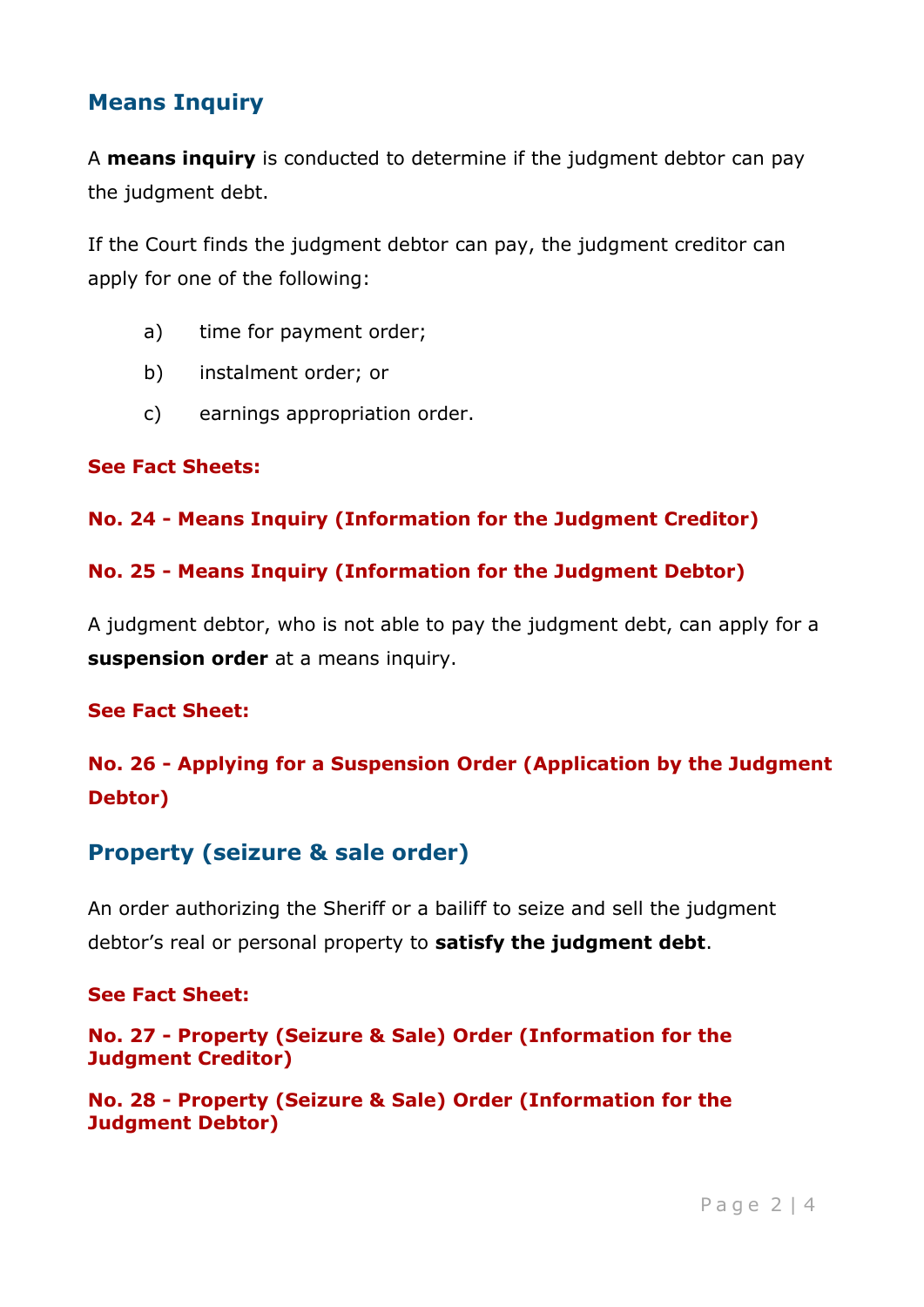#### **No. 29 - Interpleader Proceedings**

### **Debt Appropriation order**

An order that requires a person who owes (or will owe) money to the **judgment debtor** to pay that money directly to the **judgment creditor**.

**See Fact Sheet: No. 30 - Debt Appropriation Order**

**Property (seizure & delivery) order**

**See Fact Sheet: No. 30 - Debt Appropriation Order**

### **Applying for an enforcement order**

Complete and lodge **Form 6 Application** or **Request to a Court** with the prescribed application fee.

This form and the fee schedule are available on the Magistrates Court website [www.magistratescourt.wa.gov.au.](http://www.magistratescourt.wa.gov.au/)

An application for an **enforcement order** must be made within **12 years** from when judgment was given.

If **six years** has passed since the judgment, the judgment creditor must obtain the leave of the Court to apply for one of the following enforcement processes:

- a) a property (seizure and delivery) order,
- b) a property (seizure and sale) order; or
- c) a warrant for arrest.

Complete and lodge a **Form No. 7 Application** and **supporting Form 2 General Form of Affidavit**.

This form is available on the Magistrates Court website [www.magistratescourt.wa.gov.au](http://www.magistratescourt.wa.gov.au/)